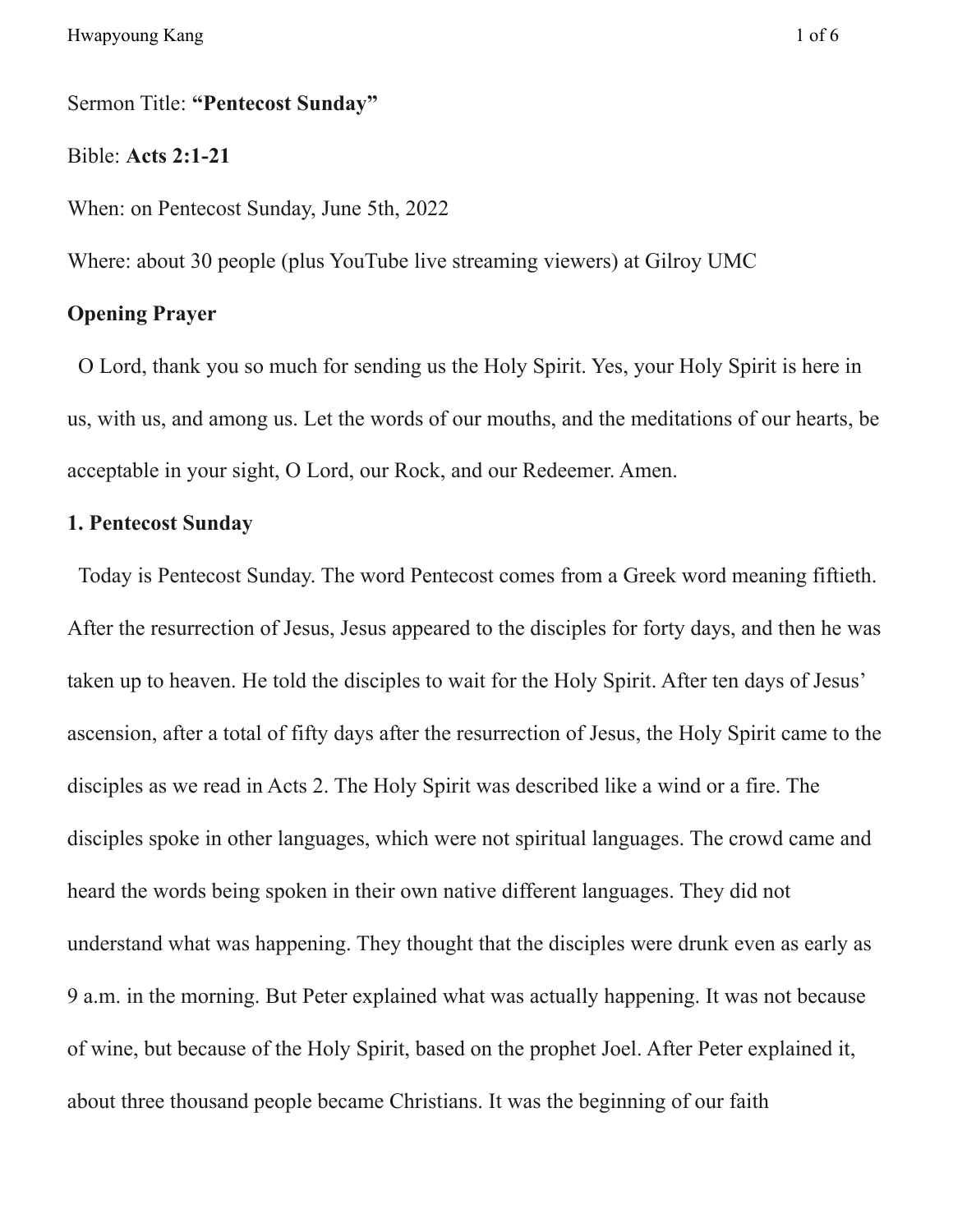community–church. So, Pentecost is known as the birthday of the Christian church.

# **2. Purpose of The Church**

What is the purpose of the church? Does the church exist for the church itself? When Peter explained the Holy Spirit, he used the prophet Joel, "[God] will pour out God's Spirit upon all flesh, and your sons and your daughters shall prophesy, and your young men shall see visions, and your old men shall dream dreams." To prophesy means to speak up on behalf of God rather than to tell the future. Then, what do we speak up about on behalf of God? What visions do we see? What dreams do we dream? Do we speak up for ourselves? Do we see the visions for ourselves? Do we dream for ourselves? Did God give us the Holy Spirit for ourselves? Yes and no. Of course, God gave us the Holy Spirit for our spiritual life and for our faith journey. But, it is not the only purpose. Our spiritual life, our faith journey is not only for ourselves, but also for others and for the world. To speak up, to see the visions, to dream dreams are for others and for the world. Thanks to the Holy Spirit, we, the church, exist. The Holy Spirit wants to work with us. And our ultimate purpose is not for ourselves, but for the world. In other words, the church exists for the world. Probably, that's why our mission of the United Methodist Church is to make disciples of Jesus Christ for the transformation of the world, not for the church.

# **3. May 24th**

Personally, May 24th is one of the most important days to me. It is the day when my only loved one was born. And to the Methodists, it is also an important day. It is called Aldersgate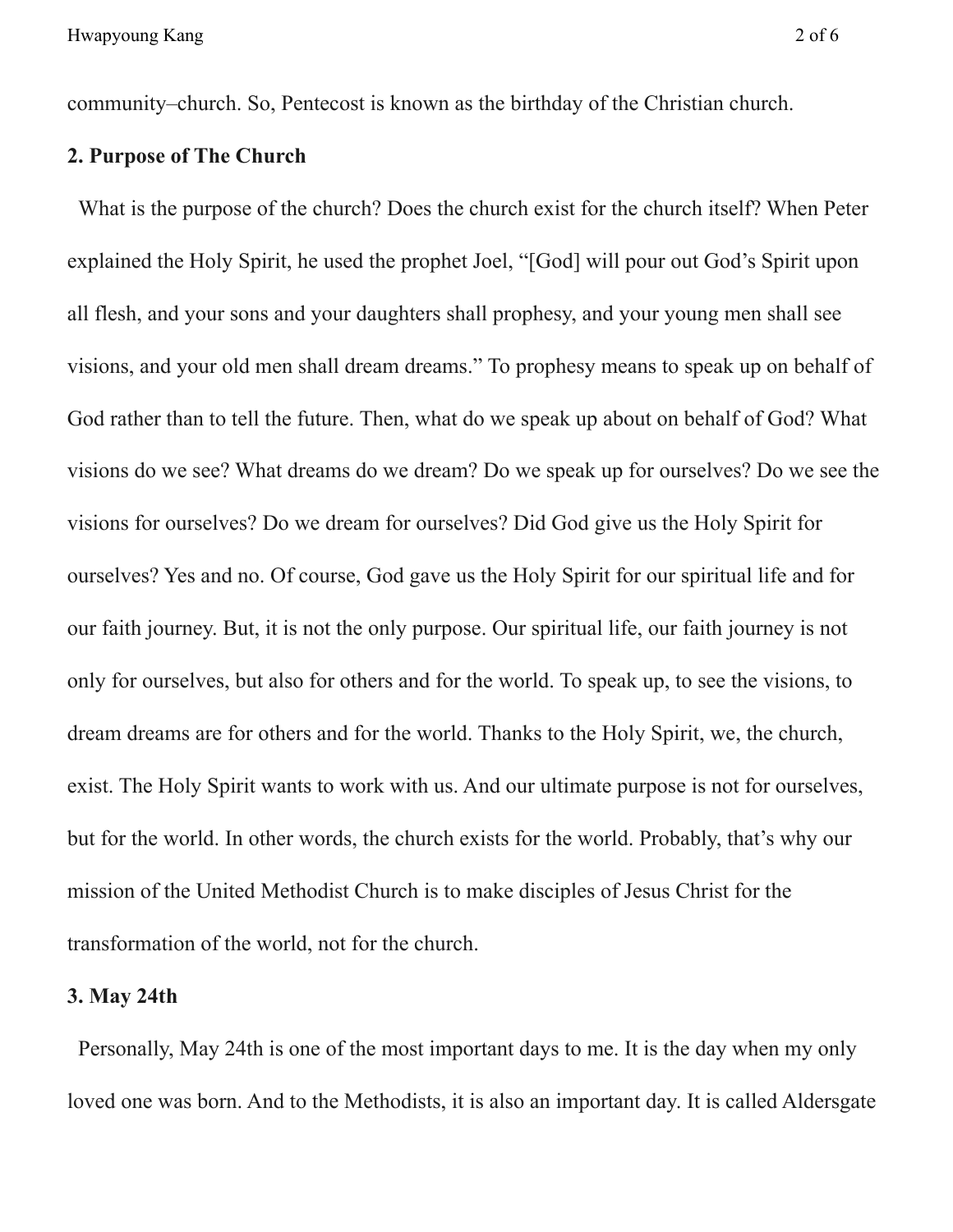Day. On May 24th, 1738, John Wesley experienced assurance of his salvation. He attended a group meeting on Aldersgate Street in London. When he studied the book of Romans, he felt his "heart strangely warmed." It was not a conversion from no faith to faith in Christ. John Wesley was a Christian all his life. But his experience of Aldersgate was like the experience of the disciples on Pentecost day. Jesus' disciples had lived with Jesus together for about three years. But on Pentecost day, when they received the Holy Spirit, they were not just followers of Jesus. They became the disciples of Jesus Christ. We are Christians, who love God and who love our neighbors. But in our faith journey, don't we have a moment of Aldersgate Day or a moment of Pentecost Sunday?

To me, May 24th, 2022, is that moment. May 24th, 2022, is the day of mass shooting at Robb Elementary School in Uvalde, Texas. While celebrating my wife's birthday, and meditating on Aldersgate Day, my heart and mind were broken. My body still remembers the last day of the Gilroy Garlic Festival in 2019, about three years ago. There was a mass shooting. After I heard the news of the shooting, I was holding a church directory in one hand, and my cell phone in the other hand. That Sunday evening, I tried to reach out to all of our church members and friends in the church directory. When I heard their voices, when I saw their texts, when I received Facebook messages, when I saw their faces, I was so relieved. At that time, I was not crying. Maybe, there was not enough time to look at my emotions. But I am crying these days, when I hear the news about mass shootings again in various places. And my heart and mind, and my body are broken and heavy.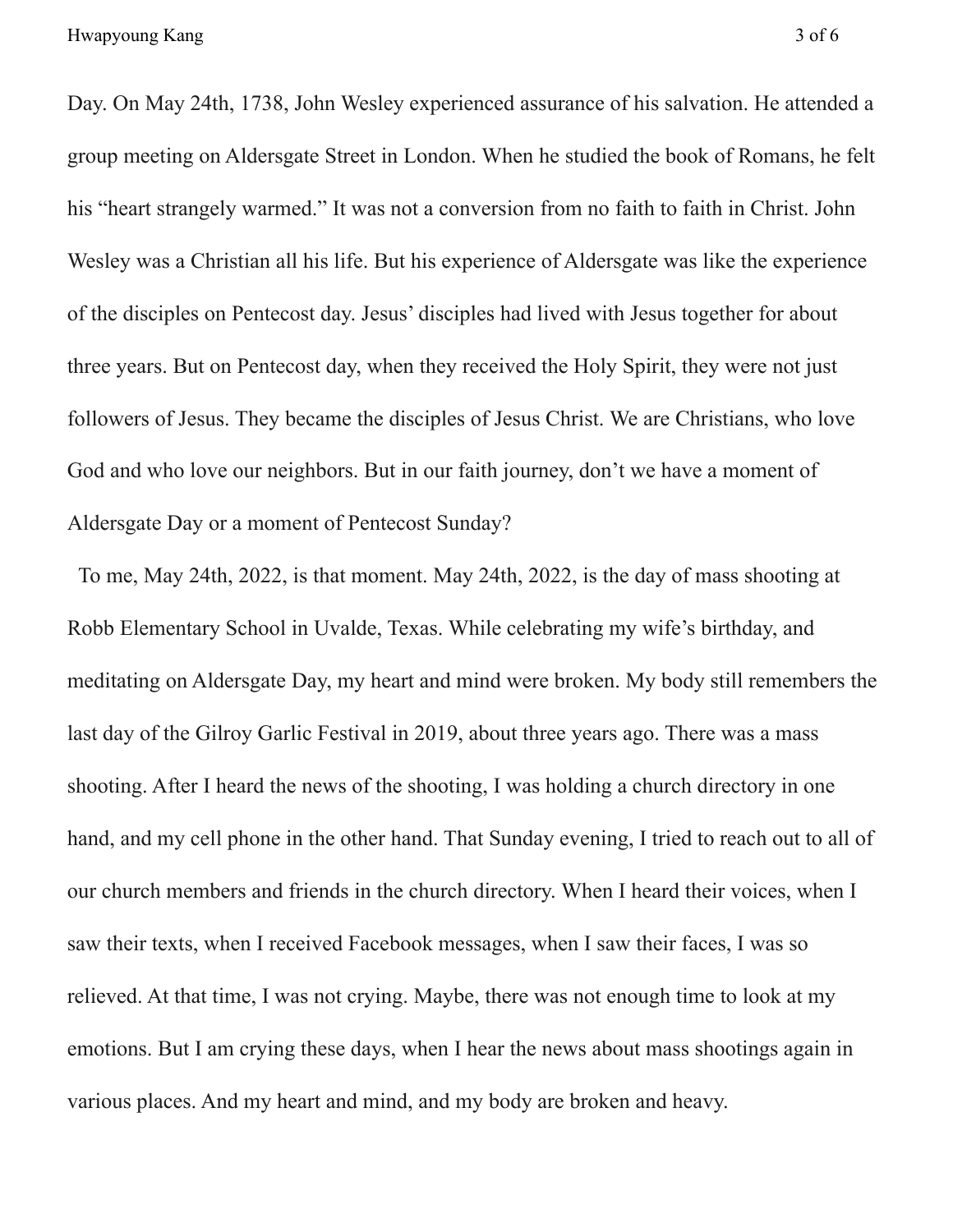Hwapyoung Kang 4 of 6

### **4. Our Call to End Gun Violence**

Because I am your pastor and a pastor of the United Methodist Church, I would like to share "Our Call to End Gun Violence." Before sharing it, I would like to share that I am a Korean. I am not an American citizen yet. This means that I cannot do two things. I cannot serve on jury duty. Have you served on jury duty before? Anyone? Did you like it? The other thing that I cannot do is to vote. I cannot vote on California State ballots, and for the United States. Because I received my green card last year, in about four years, I will be eligible to be a citizen. Then, I will be able to vote. For now, I do not have the right to vote. To be considered for jury duty and to vote are privileges. I will be ready for that privilege in four years. One of my dreams is that there will be no need to call and vote to end gun violence, after four years when I become a citizen.

As a Christian, as a Methodist, and a pastor, I will share one of the resolutions, "Our Call to End Gun Violence." The 2016 Book of Discipline of the United Methodist Church has a part of the Social Principles. Its preface says, "The United Methodist Church has a long history of concern for social justice." We, the United Methodists, do not close our eyes and ears to issues of social justice. We pray every Sunday, "Thy will be done on earth as it is in heaven." There is "A Call to End Gun Violence" in The Book of Resolutions of The United Methodist Church. It was adopted in 2016. I will not go through it. But, I made some copies of it, including the preface. If you are interested in them, please take them and read them. Please remember that the social principles are not the church law. But it is our denominational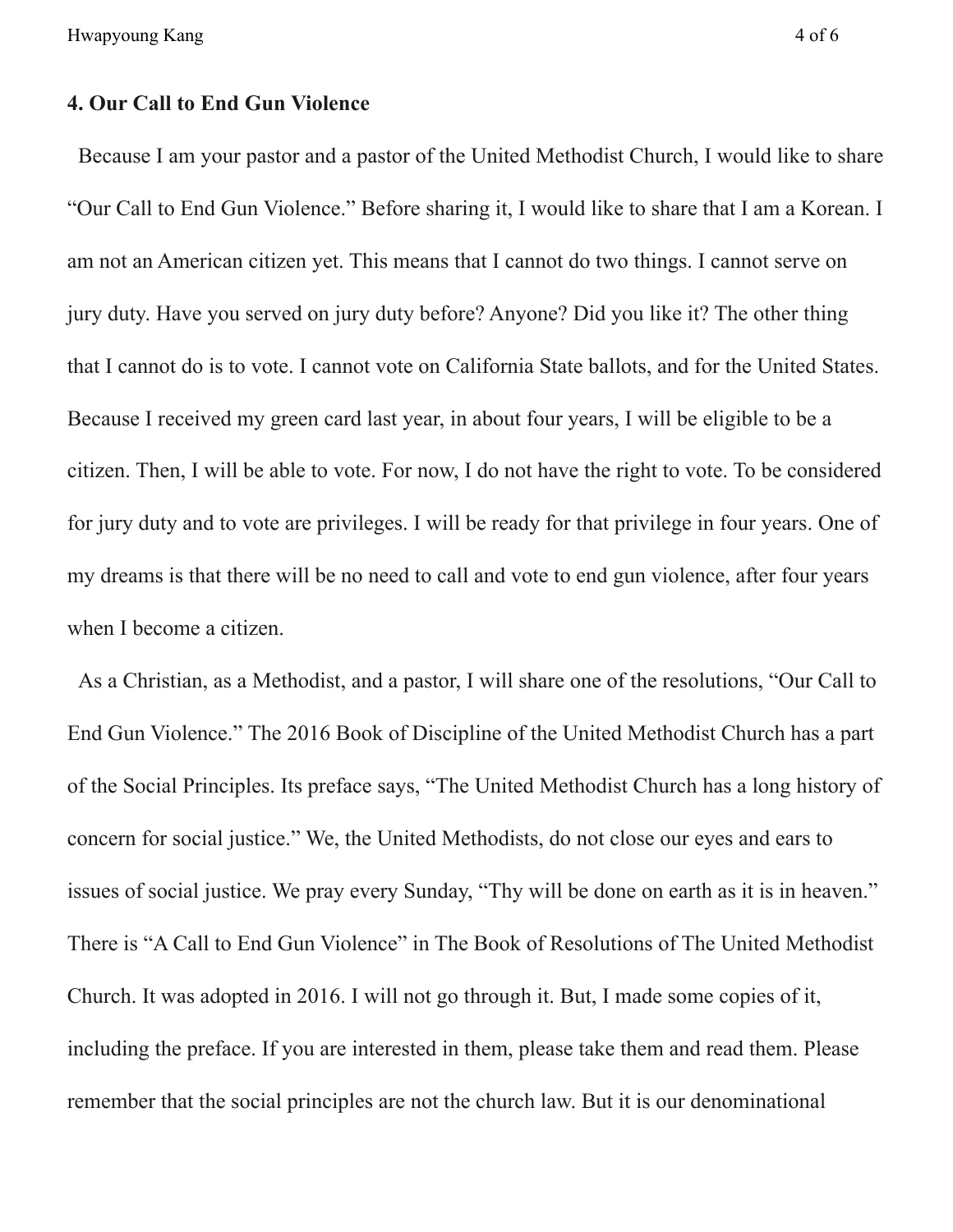prayerful and thoughtful effort regarding our contemporary social issues. It is totally okay to disagree. We are Methodists who agree to disagree. Even I do not agree with all of it. But don't we agree with our compassion for social justice? And don't we feel the Holy Spirit urging us to do something, to take actions to end gun violence?

I would like to introduce how Rev. Adam Hamilton, senior pastor of the United Methodist Church of the Resurrection takes action. He sends letters to legislators, especially to reduce school shootings. He also invites his congregation and other churches to do the same, while sharing sample letters. I will read some parts of a sample letter to the state legislators.

"Dear State Legislators,

Thank you for the work you do on my behalf as representatives. Last [month], we all grieved for the lives of 19 children and two teachers killed at Robb Elementary School in Uvalde, Texas…

I know you care about our state's children. Please, take action to protect our children. To that end, I write to encourage bi-partisan efforts to reduce school shootings focused on:

Expanding Mental Health Access:

Responsible Gun Storage:

Licensure and Training:

Background Checks:

You have the power, as legislators, to leave a legacy of safer schools, and better policies to protect the lives of our children. I'm pleading with you to please act."

I also made copies of the sample letters. If you want to join in sending these letters, this is how to do so:

- 1. Find your representatives' names and email addresses here: [openstates.org](https://campbellunited.us9.list-manage.com/track/click?u=7f1495b91ffb57fcf3073b7db&id=fd5e78890b&e=355b1a6fcb)
- 2. Copy the text of the letter and paste it into an email.
- 3. Tweak the letter to represent your own views.